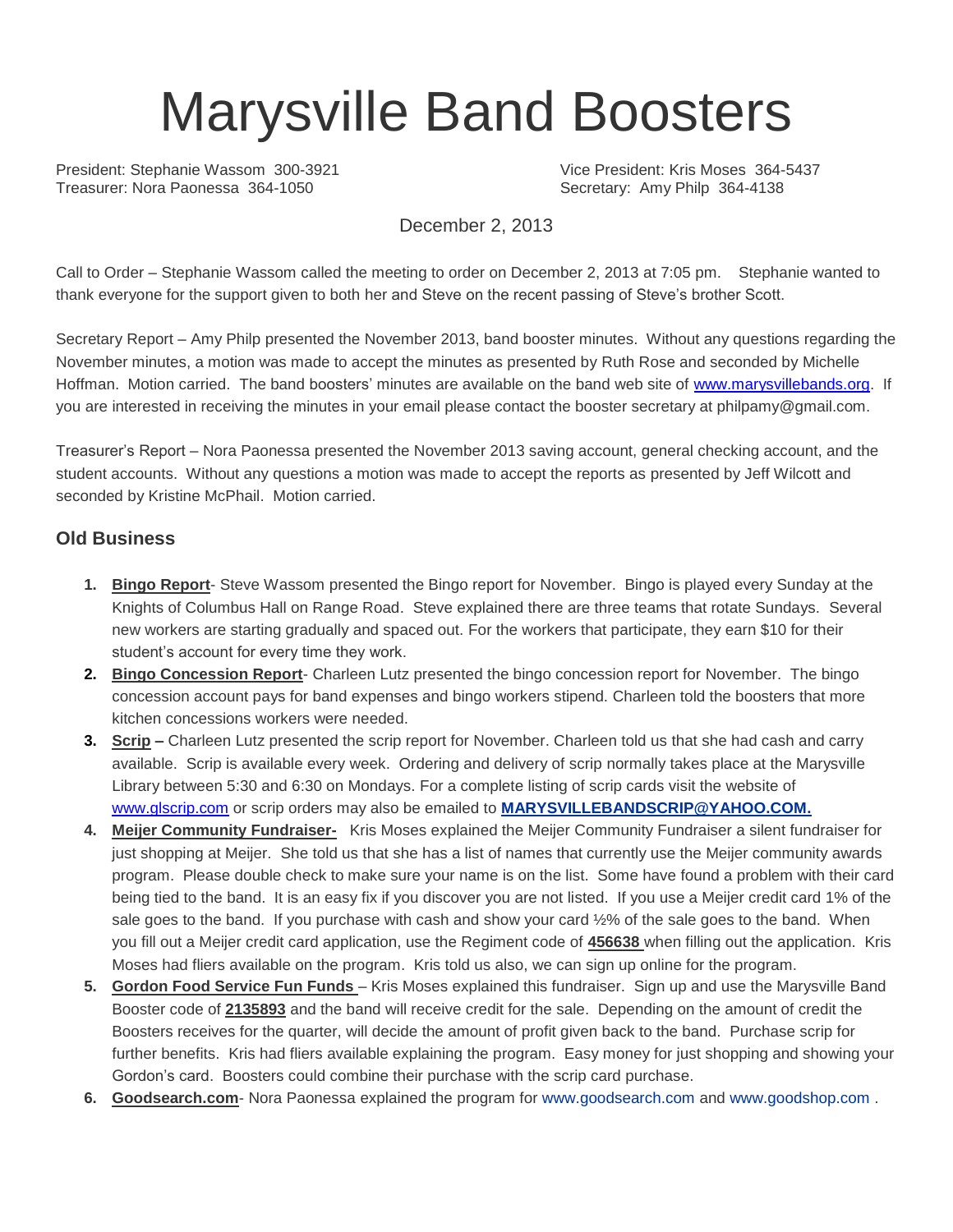Use [www.goodsearch.com](http://www.goodsearch.com/) for your search engine and the band receives a penny for every search. Use [www.goodshop.com](http://www.goodshop.com/) for your shopping and the band will receive a percentage of your purchases. Use Marysville Viking Regiment on the tool bar.

- **7. Discount Cards** Diane Sylvia reported that the discount cards are now being sold. She said approximately 300 cards have been sold. She plans on going to the schools every Wednesday until Christmas break or until the cards are all sold.
- **8. Candles for Winter guard** Kelley Yeager said the winter guard just finished their candle sale. She said 260 candles were sold which is an increase over last year's sale.
- 9. Wally's Market Jim Harris has spoken to Wally Bakko at Wally's Market. On December 21<sup>st</sup> and 22<sup>nd</sup> any shopper that shows a band/Wally's flier, Wally will donate 5% of the sales with the flier back to the band. Wally is a very good supporter of the band program. Use Wally scrip for additional earnings.
- **10. Christmas Parade** Nora told the boosters that the Sign Up Genius worked very well for the Christmas parade. Many have signed up to donate to the parade treats for the students. Thank you

#### **New Business**

- 1. Bottle and Can Drive Stephanie Wassom said we plan to have a bottle and can drive at the next band booster meeting. Kris has volunteered to take the bottles and cans back to the store.
- 2. Trash Bag Fundraiser Amy Philp asked the general membership about the trash bag fundraiser. Last year was our first try at the fundraiser, should we try again? Some nodded that they were interested in having the fundraiser again. Kristen Braun did voice the concern about Gardens also having the same fundraiser. Amy explained that the principal Karen Curley was contacted after last year's sale regarding both groups selling trash bags. Karen told Amy it did not pose a problem for Garden's trash bag sale. A call will be made to Karen to double check before the sale moves forward. Jill Russell suggested we check the PTO website for Garden's Elementary.

#### **Band Director's Report**

- 1. Trailer Project Jeff Wilcott and Mark Armstead are working on new instrument trailers. Moving the instruments on and off our current trailers is hurting the instruments. They are working on design issues with ramps to improve the process.
- 2. Keyboard Instrument carts Carts made with metal frames are needed for the keyboards. The current frames are in poor condition. Purchasing new is not an option due to prohibitive costs.
- 3. Christmas Concerts High school Christmas concert is scheduled for December  $18<sup>th</sup>$ . The middle school Christmas concert is scheduled for December 19<sup>th</sup>.
- 4. The tux shirts for freshmen students will be fitted December  $3<sup>rd</sup>$ . Concert skirts will be fitted soon in preparation of the Christmas concerts.
- 5. New Marching Uniforms The current marching uniforms are outdated and are in rough shape. Some are good but many are in poor condition. The uniforms were purchased in 1988 and were considered the best at the time of purchase. The school and boosters purchased the uniforms under the direction of the past band director Mr. Jarko. The current uniform has too many pieces. Ideally the regiment and freshmen bands would have the same uniform. Approximate costs would be \$70,000 to have multiple sizes to accommodate all the different sizes. Question: Could we sell our current uniforms to help offset the cost? Yes, but the uniform is outdated limiting anyone interested.

## **Regular Meeting Adjourned 7:48 pm**